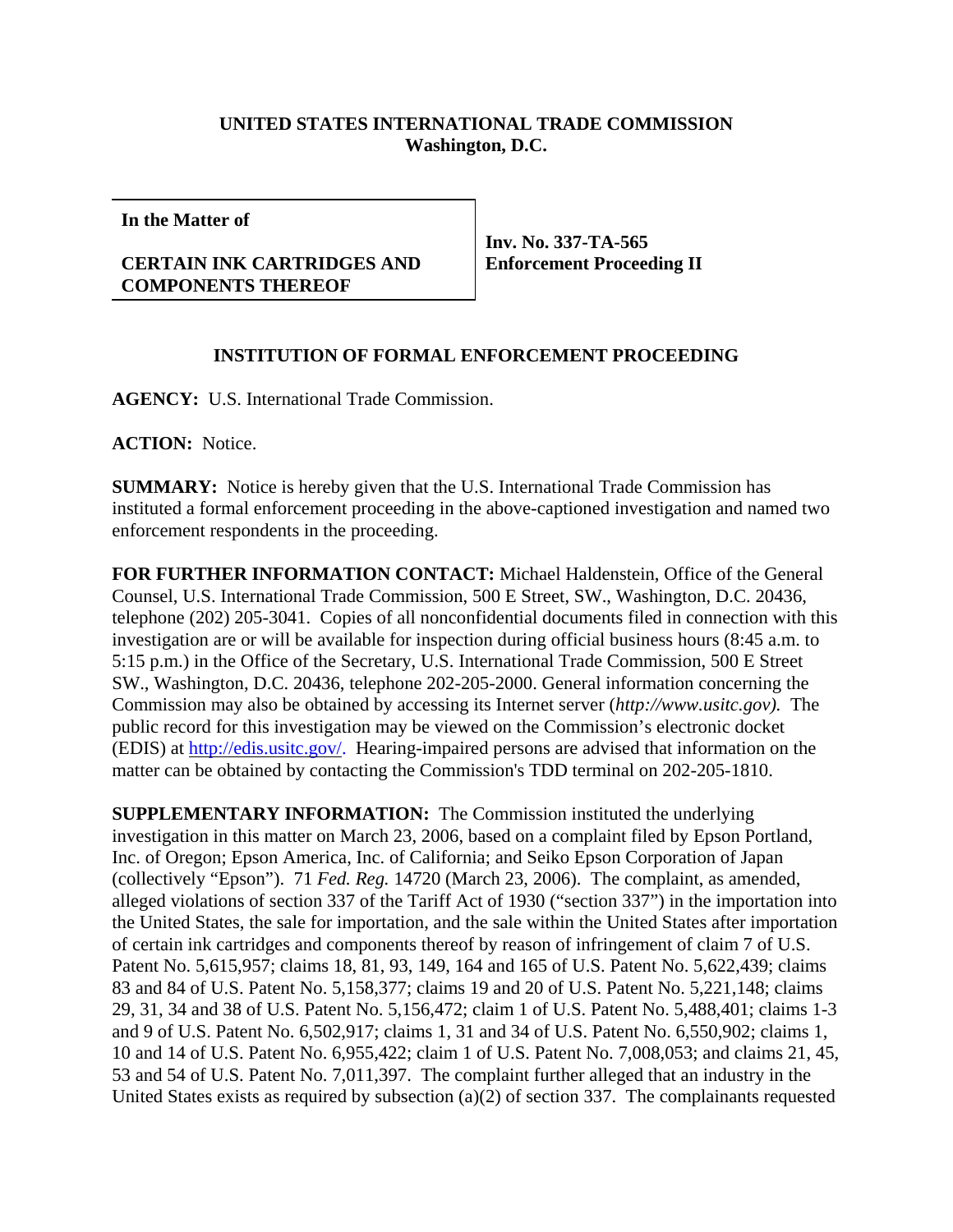that the Commission issue a general exclusion order and cease and desist orders. The Commission named as respondents 24 companies located in China, Germany, Hong Kong, Korea, and the United States. Several respondents were terminated from the investigation on the basis of settlement agreements or consent orders or were found in default.

On March 30, 2007, the presiding administrative law judge (ALJ) issued a final ID in the investigation finding a violation of section 337 with respect to certain respondents. He found the asserted claims valid and infringed by certain respondents' products. He recommended issuance of a general exclusion order and cease and desist orders directed to certain respondents and bond in the amount of \$13.60 per cartridge during the Presidential review period.

On October, 19, 2007, after review, the Commission made its final determination in the investigation, finding a violation of section 337. The Commission issued a general exclusion order, limited exclusion order, and cease and desist orders directed to several domestic respondents. The Commission also determined that the public interest factors enumerated in 19 U.S.C. § 1337(d), (f), and (g) did not preclude issuance of the aforementioned remedial orders, and that the bond during the Presidential review period would be \$13.60 per cartridge for covered ink cartridges.

On May 1, 2008, the Commission, based on two complaints filed by Epson on February 8, 2008, determined to institute a consolidated formal enforcement proceeding to determine whether certain respondents are in violation of the Commission's exclusion orders and cease and desist orders issued in the investigation, and what, if any, enforcement measures are appropriate. The following companies were named as respondents: Ninestar Technology Co., Ltd.; Ninestar Technology Company, Ltd.; Town Sky Inc.; Mipo America Ltd.; and Mipo International, Ltd.

Based upon a third complaint filed by Epson on March 18, 2008, alleging violations of the general exclusion order and a consent order, the Commission has now determined to institute another formal enforcement proceeding to determine whether two respondents are in violation of the Commission's general exclusion order and a consent order issued in the investigation, and what, if any, enforcement measures are appropriate. The following entities are named as parties to the formal enforcement proceeding: (1) complainant Epson; (2) respondents Ribbon Tree USA, Inc. (dba Cana-Pacific Ribbons) and Apex Distributing Inc; and (3) a Commission investigative attorney to be designated by the Director, Office of Unfair Import Investigations.

The authority for the Commission's determination is contained in section 337 of the